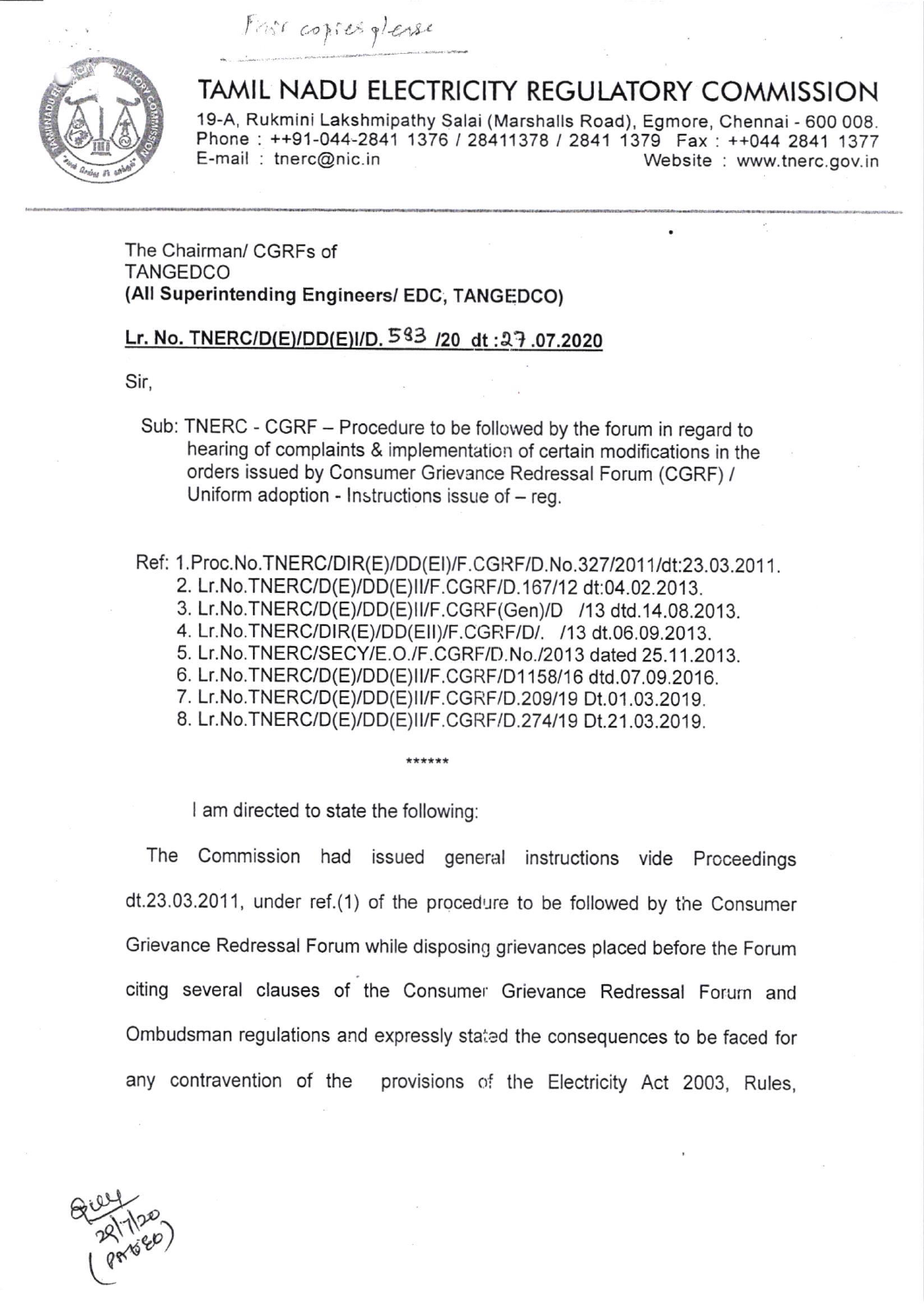Regulations and orders of the commission. A number of instructions have been issued time and again (ref. 2 to 8) to enhance the working of the Forum. Despite issue of various instructions, many lacunae in the disposal of grievances and in defending appeal petitions filed before the Electricity Ombudsman has been brought to the notice of the Commission by the Electricity Ombudsman.

 $\cdot$ 

The orders issued by the Consumer Grievance Redressal Forums (CGRF) are in different formats. Some of the orders do not spell out the provision of appeal available to the consumer before the Electricity Ombudsman. In many cases the petitions are not even numbered and are passed down the line as dealt in the case of representations preferred before the licensee. some of the orders do not contain even the date of hearing or the order no. and sometimes the disposals do not contain decisive orders.

To streamline the functioning of the CGRF the following instructions are issued:

a. The petitions received by the CGRF (herein after Forum) shall be numbered calendar year wise. Eg. petition first received in <sup>2021</sup> shall be petition No.01/2021.

b. Any petition addressed to the CGRF and received as a hard copy or soft copy online, has to be numbered. The admissibility of the petition or otherwise has to be decided by the CGRF only: The petition shall not be rejected by the chairperson of the Forum either in the capacity of the superintending Engineer of the Electricity Distribution Circle or as the Chairperson of the CGRF.